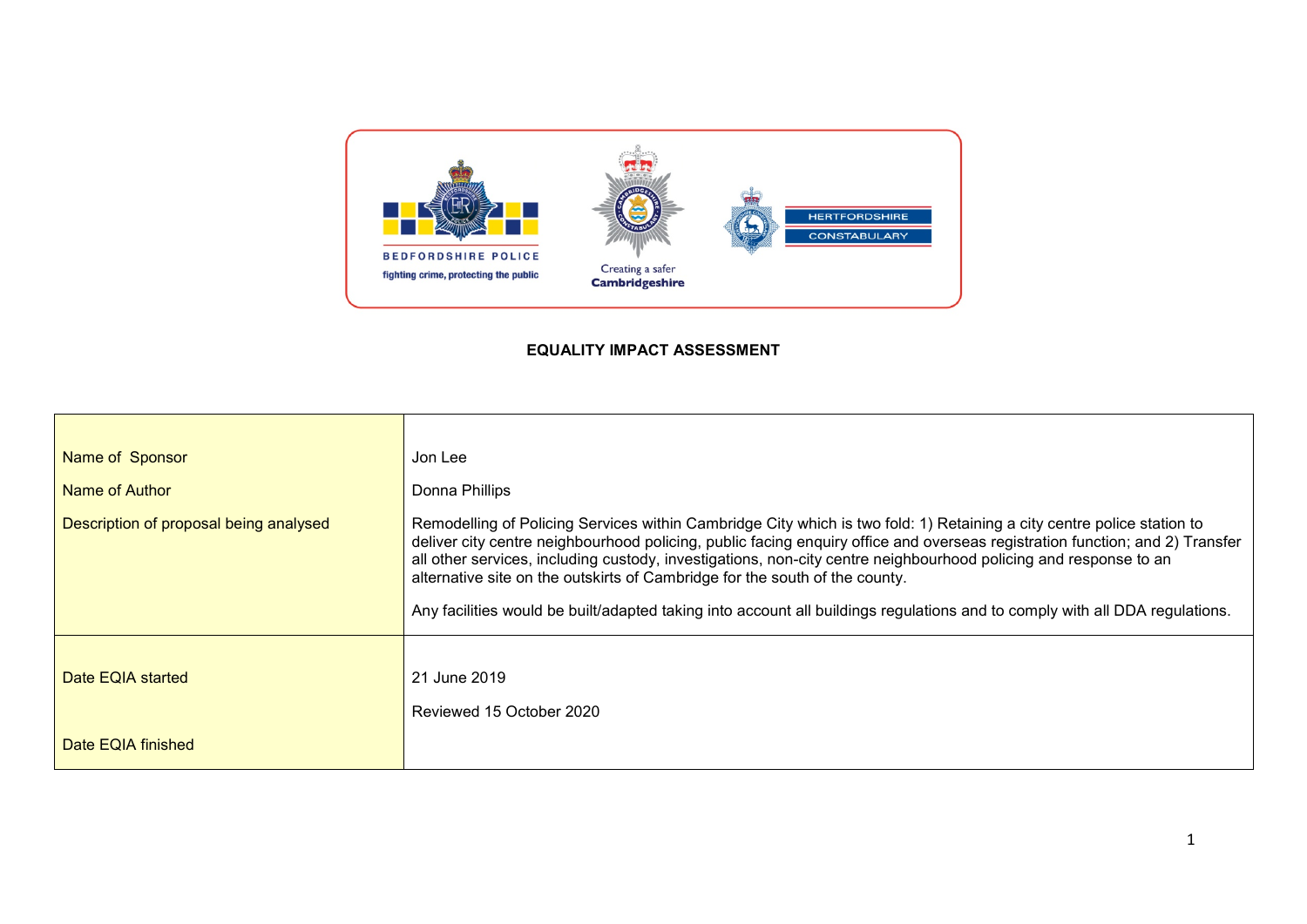This Equality Impact Assessment is being undertaken as a result of:

- A result of organisational change
- Part of a project proposal

**Note** – For ease of use of this document , we will refer to all of the above as "proposal"

## **STEP 1 – Relevance**

The general duty is set out in section 149 of the Equality Act 2010. In summary, those subject to the Equality Duty must have **DUE REGARD** to the need to:

- eliminate unlawful discrimination, harassment and victimisation;
- advance equality of opportunity between different groups; and
- foster good relations between different groups.

Authors have a statutory requirement to have **DUE REGARD** to the relevant protected characteristics shown below, whilst taking a common sense approach

- age
- disability
- gender reassignment
- marriage & civil partnership**\***
- pregnancy and maternity
- race
- religion or belief
- sex
- sexual orientation

**\***marriage and civil partnership – the analysis applies only to the elimination of unlawful discrimination, harassment and victimisation.

Additional guidance can be found by accessing the EHRC website: [http://www.equalityhumanrights.com/advice-and-guidance/public-sector-equality](http://www.equalityhumanrights.com/advice-and-guidance/public-sector-equality-duty/guidance-on-the-equality-duty/)[duty/guidance-on-the-equality-duty/](http://www.equalityhumanrights.com/advice-and-guidance/public-sector-equality-duty/guidance-on-the-equality-duty/)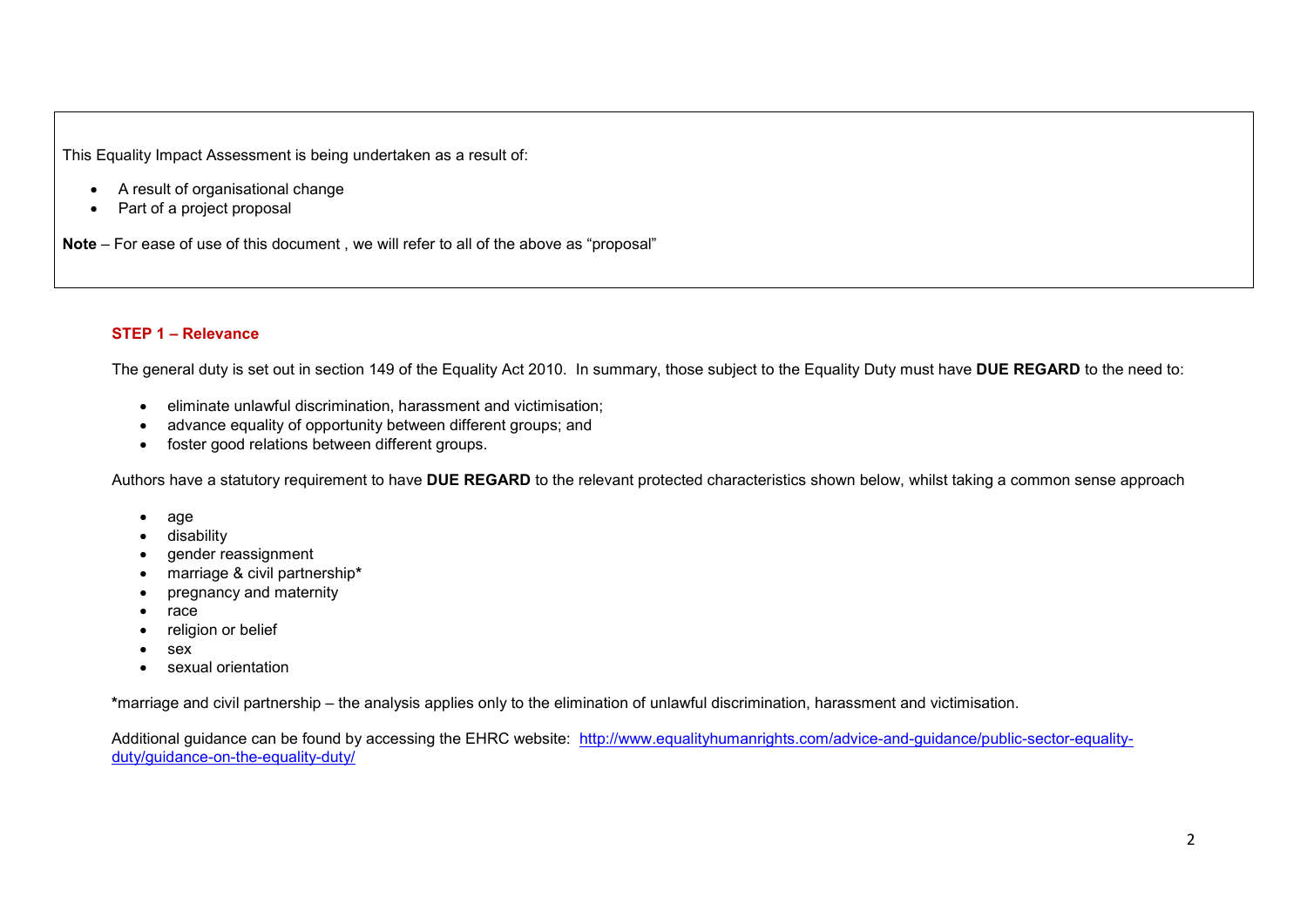| Does this proposal have a direct impact on people who: | a) are any part of the Police<br>workforce (including<br>volunteers)? | <b>YES</b> |
|--------------------------------------------------------|-----------------------------------------------------------------------|------------|
|                                                        | b) reside in any part of England<br>and Wales                         | <b>YES</b> |
|                                                        |                                                                       |            |
| If NO to both questions                                | Explain why and give rational                                         |            |
|                                                        | N/a                                                                   |            |
| If Yes to either question                              | Continue through to Step 2                                            |            |

## **STEP 2 – Consultation / Engagement**

You should engage with those people who have an interest in how you carry out your work generally, or in a particular proposal. This may include former, current and potential service users, staff, staff equality groups, trade unions, equality organisations and the wider community. In deciding who to engage, you should consider the nature of the proposal and the groups who are most likely to be affected by it.

The proposal owner (Sponsor/Author) must be satisfied that consultation / engagement will take place with the relevant business lead and stakeholders.

This **MUST** include engagement with the following relevant groups:

Equality and Diversity Specialist Staff Associations Staff Support Groups Relevant community groups and members of the public

#### In addition, consider who else should you consult with internally and externally?

Feedback has been received from internal staff, staff associations, partners, consultants, key external stakeholders, internal stakeholders and project board members as per below. Feedback was also received through the site specific public consultation. All feedback has been reviewed and incorporated into the document versions and is tracked via a matrix to show where it was received from and what the feedback was.

**Internal consultees:**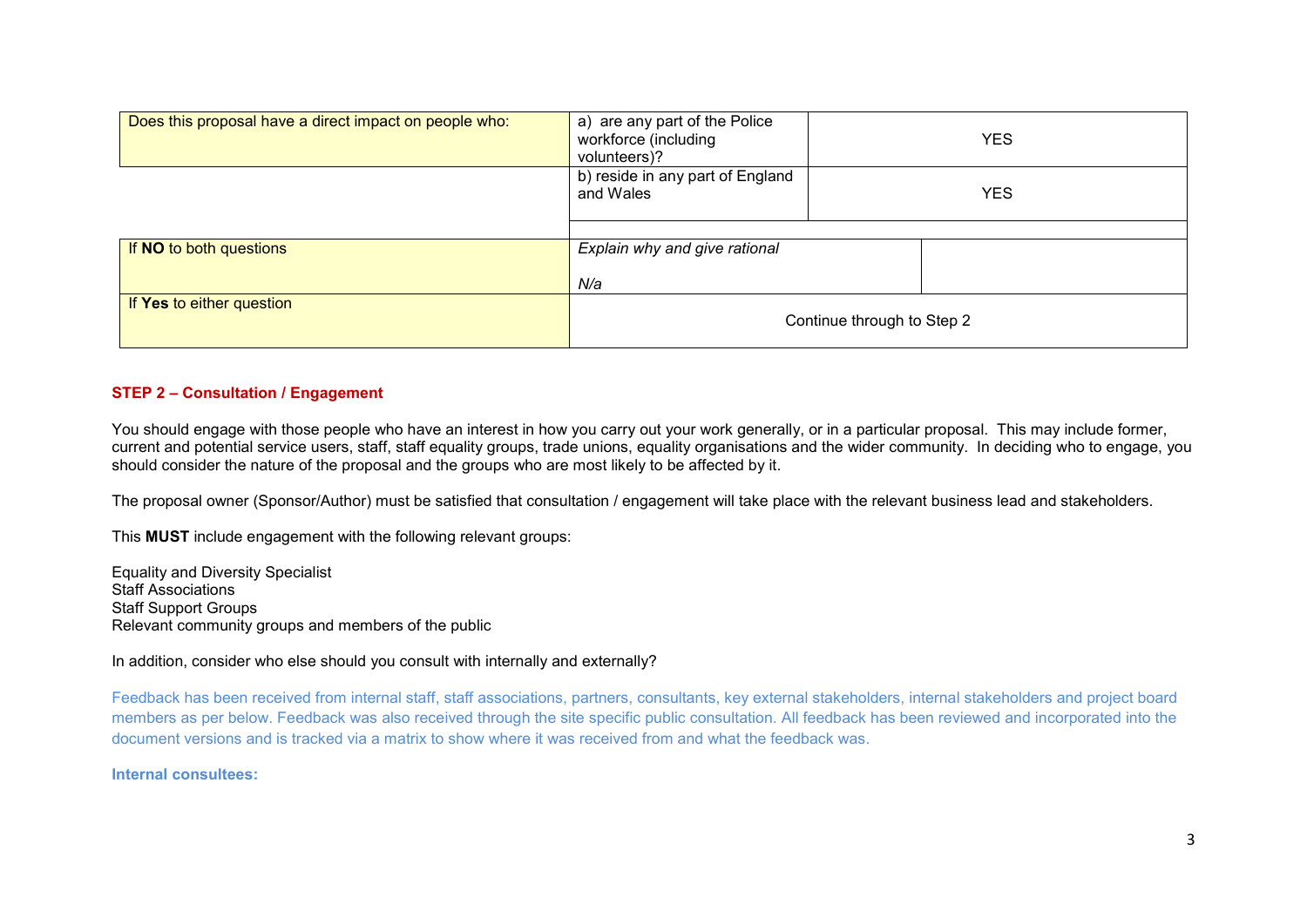Unison, Police Federation, Christian Police Association, Nexus – LGBT+ network, Disability Support Network, Equality and Inclusion Advisor, Unity, Fusion Womens network, Buddhist network, CSPS Board members, internal stakeholders via a series of engagement workshops

#### **External Consultees:**

Equality and Anti Poverty Officer – Cambridge City Council, Built Environment Communications Group, Pick Everard, Wates Construction, Key stakeholders via a stakeholder briefing, site specific public consultation

In addition the EqIA has been published on the OPCC website for public viewing, and any future amended versions will also be published.

## **Who might be affected?**

Does what you are considering further the aims of the general duty, to

- eliminate unlawful discrimination, harassment and victimisation;
- advance equality of opportunity between different groups; and
- foster good relations between different groups.

Identify the risks and benefits where applicable, according to the different characteristics.

|                                              | <b>Positive Impact or Benefits</b>                                                                                                                                                                                                                                                                                                                                                                                                                                                                             | <b>Negative Impact or Risks</b>                                                                                                                                                                                                                                                                                                                                                                                                                                                                                                                                                                                                                                                    |
|----------------------------------------------|----------------------------------------------------------------------------------------------------------------------------------------------------------------------------------------------------------------------------------------------------------------------------------------------------------------------------------------------------------------------------------------------------------------------------------------------------------------------------------------------------------------|------------------------------------------------------------------------------------------------------------------------------------------------------------------------------------------------------------------------------------------------------------------------------------------------------------------------------------------------------------------------------------------------------------------------------------------------------------------------------------------------------------------------------------------------------------------------------------------------------------------------------------------------------------------------------------|
| Age (Consider<br>elderly or young<br>people) | <b>Connectivity</b><br>Travel to and from the new city centre station will be dependant<br>on identified location and will be reviewed as part of the<br>process to identify an appropriate site. A specific EqIA will be<br>written for the new city centre once location is known.<br>The travel options for the new site have been captured in a<br>transport assessment and travel plan, submitted with the<br>planning application. The EqIA will be reviewed following a<br>confirmed planning decision. | <b>Connectivity</b><br>Some age groups may have less access to their own<br>vehicle/transport, such as older people who no longer drive, or<br>young people who either do not drive or have no access to a<br>vehicle. This may lead to a reliance on public transport for these<br>groups if they need to visit the new station.<br>The new site will be outside the city but travel options to the<br>proposed site by road will be good. At the preferred site there is<br>a park and ride with regular buses to and from the city centre<br>next to the site and other buses that have local stops to Milton.<br>These buses are all timetabled and do not run 24 hours a day. |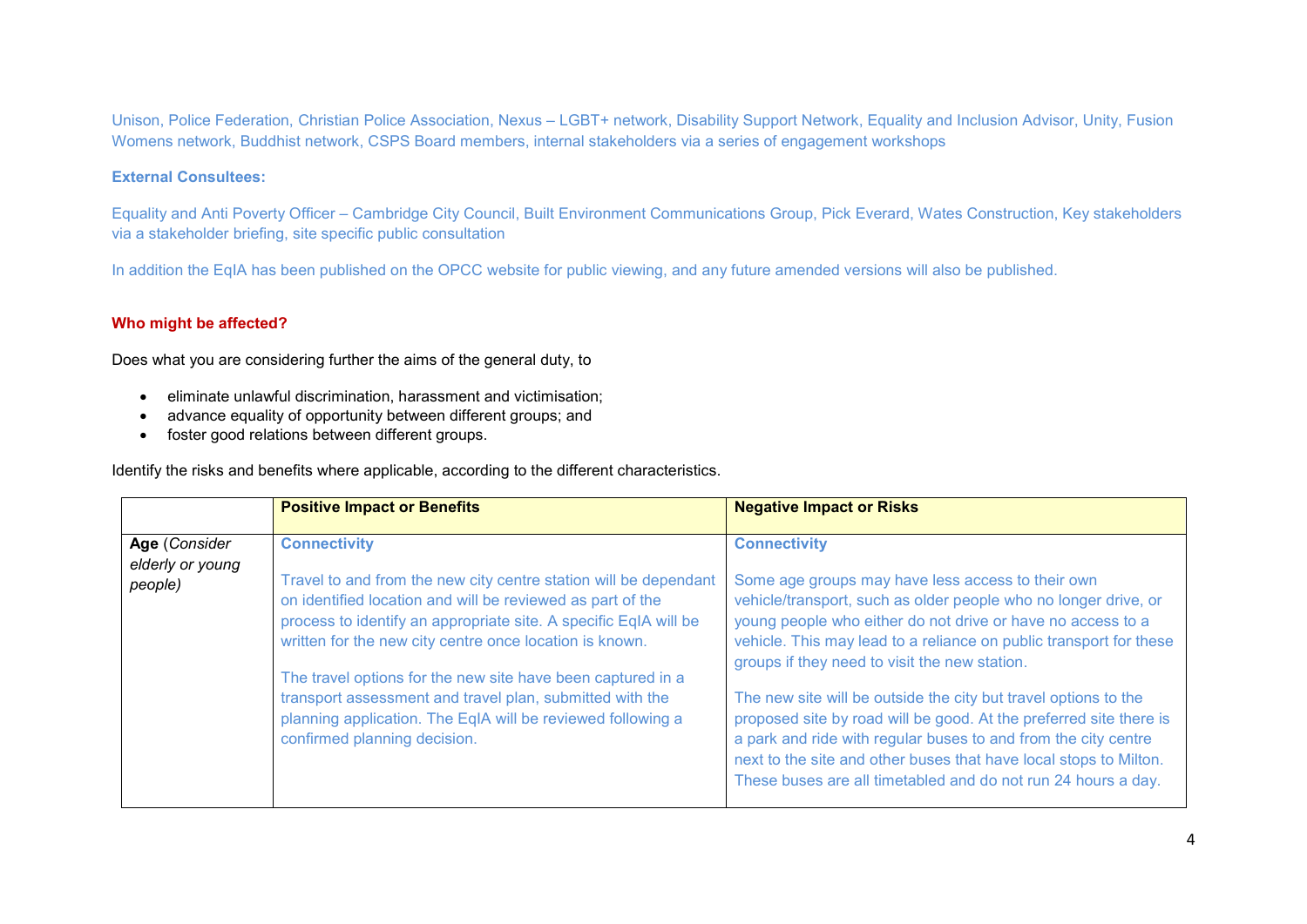| An enquiry office will remain in the city centre station co-located                                                                                                                                                                                                                                                    | Increased travel times outside of public transport availability |
|------------------------------------------------------------------------------------------------------------------------------------------------------------------------------------------------------------------------------------------------------------------------------------------------------------------------|-----------------------------------------------------------------|
| with the neighbourhood policing team for ease of access to the                                                                                                                                                                                                                                                         | could have an adverse affect on young or elderly                |
| public.                                                                                                                                                                                                                                                                                                                | visitors/detainees and also on those with young children.       |
| Risk assessments are completed for all released detainees<br>including travel options dependant on the time of day. The<br>assessment takes into account the age of the detainee and any<br>specific risk to the individual or the community.                                                                          |                                                                 |
| <b>Accessibility</b>                                                                                                                                                                                                                                                                                                   |                                                                 |
| Once the location of the new city centre station is identified all<br>appropriate actions will be taken to ensure full compliance with<br>DDA regulations to facilitate access by all members of the<br>public/staff and all affected protected groups.                                                                |                                                                 |
| Both facilities will be built or adapted taking into account<br>building regulations and to comply with all DDA regulations,<br>including door widths and floor/access levels, signage, contact<br>etc. Older visitors to the site may have more disabilities or<br>mobility limitations that need to be accommodated. |                                                                 |
| For the new site outside the city centre all visitors to the site will<br>be accommodated by a fully accessible DDA compliant<br>access/entrance, including standard and low level seating to<br>facilitate access for all age groups.                                                                                 |                                                                 |
| Seating in the entrance waiting area will be mixture of arms and<br>open seats to accommodate moving/mobility issues plus space<br>for wheelchairs and mobility scooters. All signs will be clear and<br>easy to read and suitable provision will be made for those with<br>sight or hearing difficulties.             |                                                                 |
| The custody facility will include accessible cells with raised<br>beds and toilets and accessible shower facilities for anyone                                                                                                                                                                                         |                                                                 |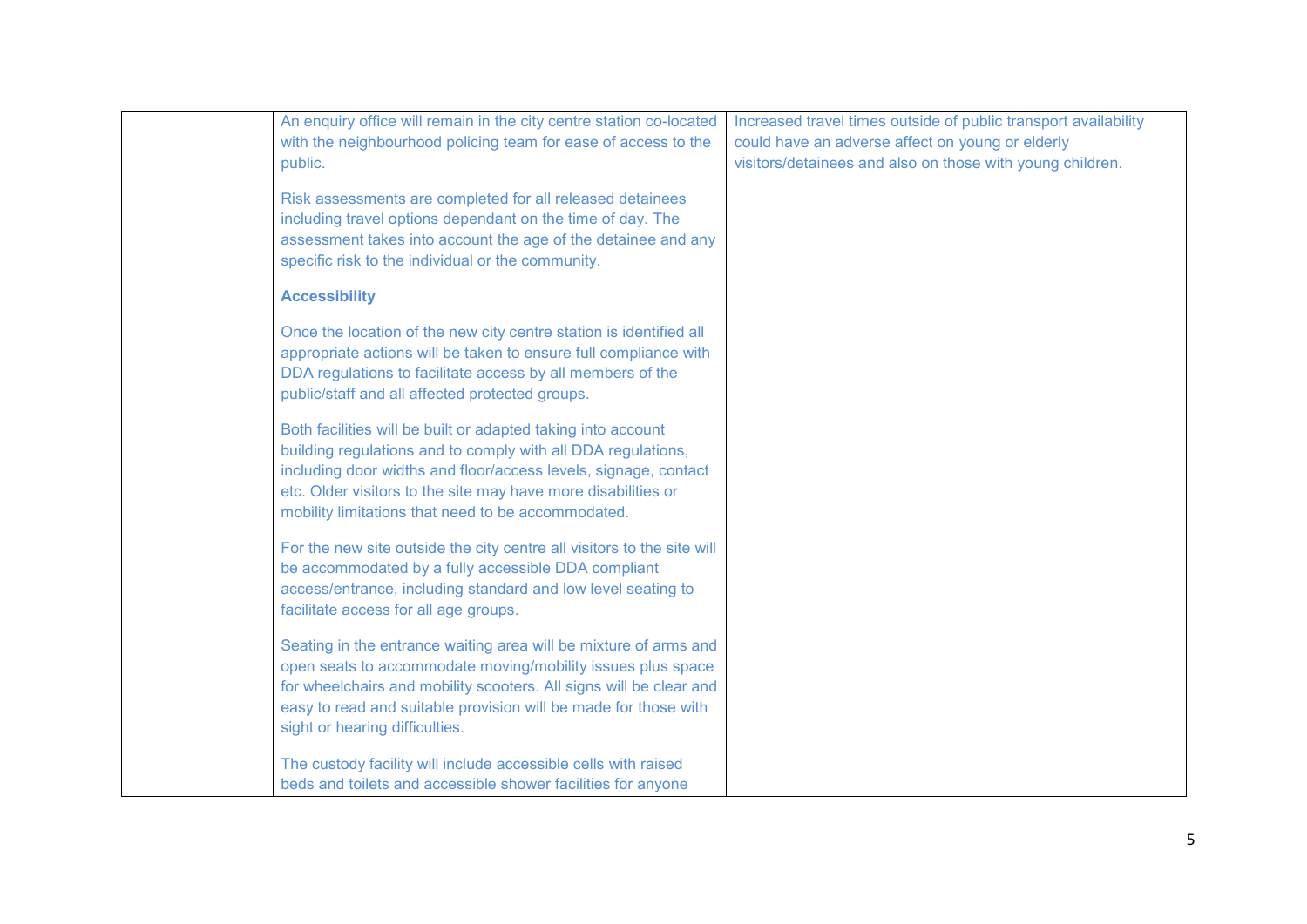| <b>Connectivity</b>                                                                                                                 |
|-------------------------------------------------------------------------------------------------------------------------------------|
|                                                                                                                                     |
| The new site will be outside the city but travel options to the                                                                     |
| proposed site by road will be good. At the preferred site there is<br>a park and ride with regular buses next to the site and other |
|                                                                                                                                     |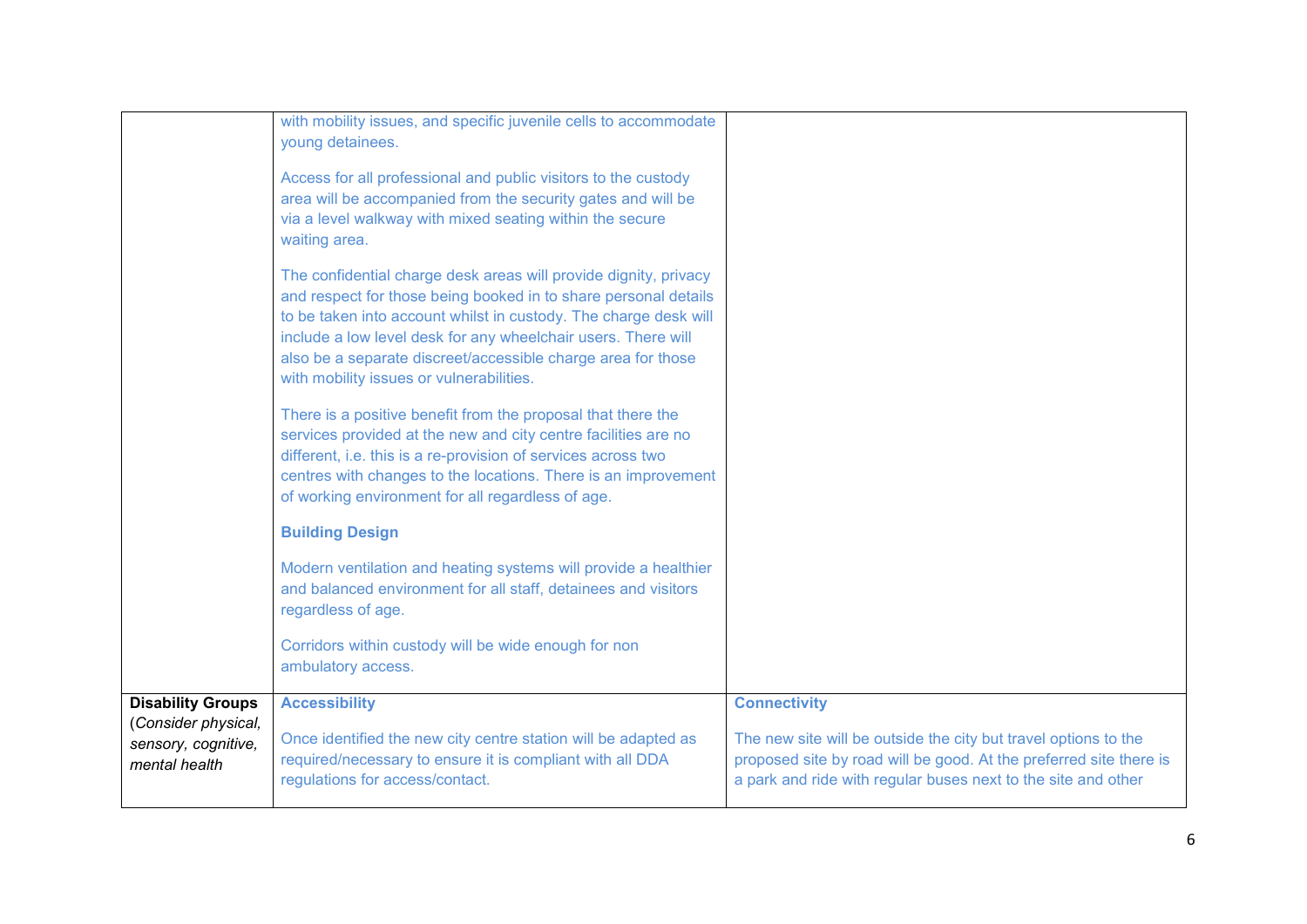| issues or learning                                             | At the new site outside Cambridge the confidential charge desk                                                          | buses that have local stops to Milton. These buses are all      |
|----------------------------------------------------------------|-------------------------------------------------------------------------------------------------------------------------|-----------------------------------------------------------------|
| difficulties)                                                  | areas will provide dignity, privacy and respect for those being                                                         | timetabled and do not run 24 hours a day.                       |
|                                                                | booked in to share personal details to be taken into account                                                            | Increased travel times outside of public transport availability |
|                                                                | whilst in custody. The charge desk will include a low level desk                                                        | could have an adverse affect on those with disabilities, mental |
|                                                                | for any wheelchair users. There will also be a separate                                                                 | health issues or other vulnerabilities.                         |
|                                                                | discreet/accessible charge area for those with mobility issues<br>or vulnerabilities.                                   |                                                                 |
|                                                                |                                                                                                                         |                                                                 |
|                                                                | Seating in the entrance waiting area will be a mixture of arms                                                          |                                                                 |
|                                                                | and open seating with space for wheelchairs and mobility                                                                |                                                                 |
|                                                                | scooters.                                                                                                               |                                                                 |
|                                                                | All signage will be clear and will be compliant in colours for                                                          |                                                                 |
|                                                                | those with sight issues and there will be assistance for anyone                                                         |                                                                 |
|                                                                | with hearing difficulties.                                                                                              |                                                                 |
|                                                                |                                                                                                                         |                                                                 |
|                                                                | Dedicated staff disabled parking spaces will be adjacent to the                                                         |                                                                 |
|                                                                | staff side entrance with a clear path and dropped kerb on the                                                           |                                                                 |
|                                                                | approach to the door. The visitor car parking includes two                                                              |                                                                 |
| visitor disabled spaces to the side of the main front entrance |                                                                                                                         |                                                                 |
|                                                                | and walkway with dropped curb access.                                                                                   |                                                                 |
|                                                                | Further visitor parking is available nearer to the custody                                                              |                                                                 |
|                                                                | entrance and the property store, allowing for easier access to                                                          |                                                                 |
|                                                                | these. The parking includes two disabled parking spaces.                                                                |                                                                 |
|                                                                |                                                                                                                         |                                                                 |
|                                                                | Risk assessments are completed for all released detainees<br>including travel options dependant on the time of day. The |                                                                 |
|                                                                | assessment takes into account any disability or mobility issues                                                         |                                                                 |
|                                                                | and any vulnerabilities of the detainee and any specific risks to                                                       |                                                                 |
|                                                                | the individual or the community.                                                                                        |                                                                 |
|                                                                |                                                                                                                         |                                                                 |
|                                                                | <b>Building Design</b>                                                                                                  |                                                                 |
|                                                                |                                                                                                                         |                                                                 |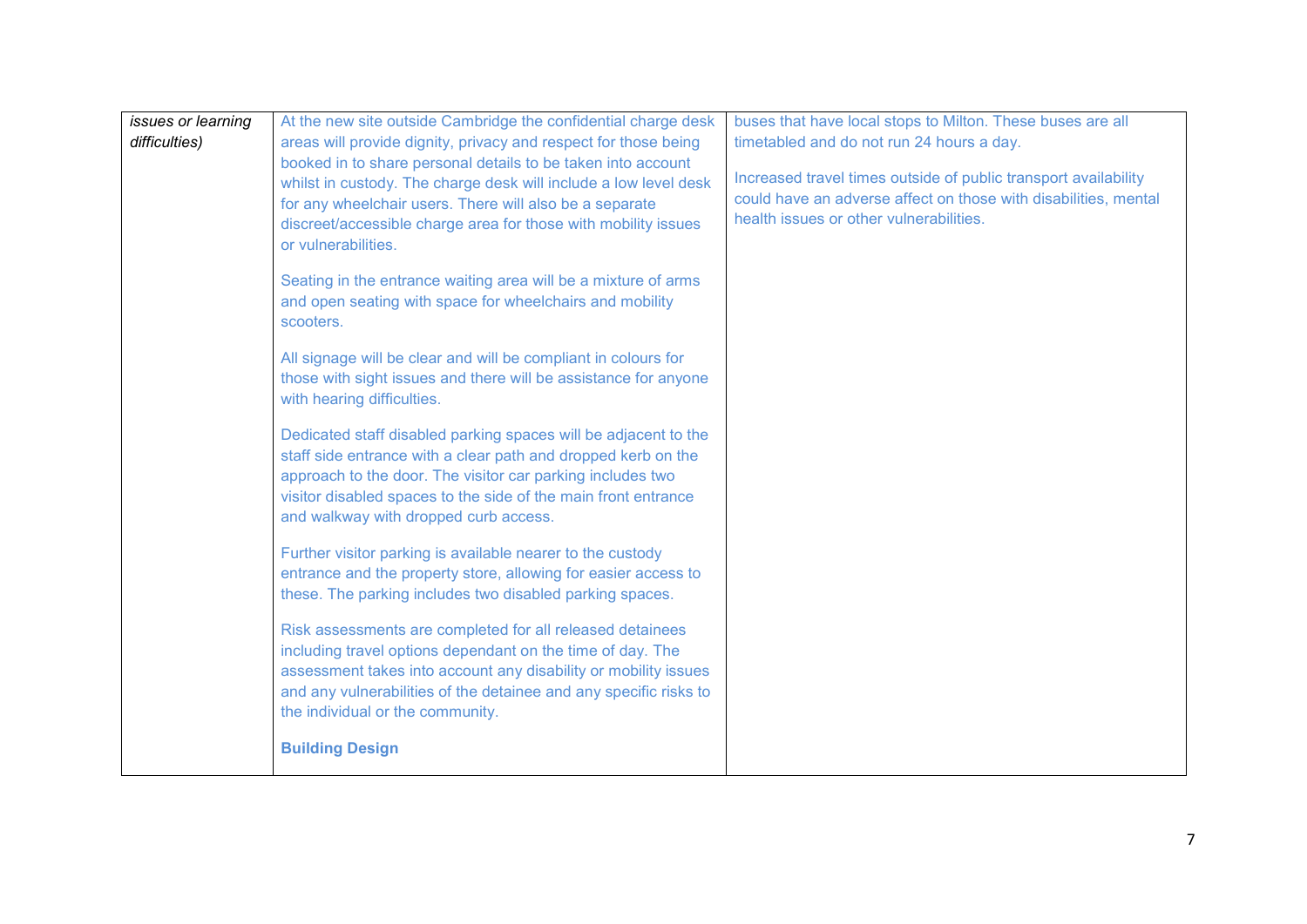| The new site will be designed and built to building regulations<br>and will be fully DDA compliant including door widths and floor<br>levels/access.                                                                                                                                                    |  |
|---------------------------------------------------------------------------------------------------------------------------------------------------------------------------------------------------------------------------------------------------------------------------------------------------------|--|
| The custody provision will follow Home Office Design guide and<br>will provide bespoke facilities for full disabled access, with<br>accessible charge desk, cells, toilets and shower/washing area.                                                                                                     |  |
| The guidance is written to ensure maximum safety for<br>detainees and staff to accommodate disabilities and prevent ill-<br>health.                                                                                                                                                                     |  |
| Modern ventilation and heating systems will provide a healthier<br>and balanced environment for all staff, detainees and visitors.                                                                                                                                                                      |  |
| A better environment is likely to have a positive impact on the<br>behaviour of detainees reducing the number of assaults on<br>officers and staff and the need to use force in custody.                                                                                                                |  |
| Additional features will be incorporated into the design and<br>finish that will have positive impacts on the behaviour of<br>detainees, (including colours, lighting and digital clocks) that<br>will improve the surroundings for those with autistic or learning<br>issues or other vulnerabilities. |  |
| Any intercom/telephony contact systems will be placed at a<br>suitable height to ensure access for all.                                                                                                                                                                                                 |  |
| The building design includes accessible toilets, shower and a<br>lift to the upper floor.                                                                                                                                                                                                               |  |
| <b>Connectivity</b>                                                                                                                                                                                                                                                                                     |  |
| The location of the facility has been mapped to optimise travel<br>time to within 30 minutes from point of arrest for detainees as<br>far as is possible. This will minimise the risk of transporting                                                                                                   |  |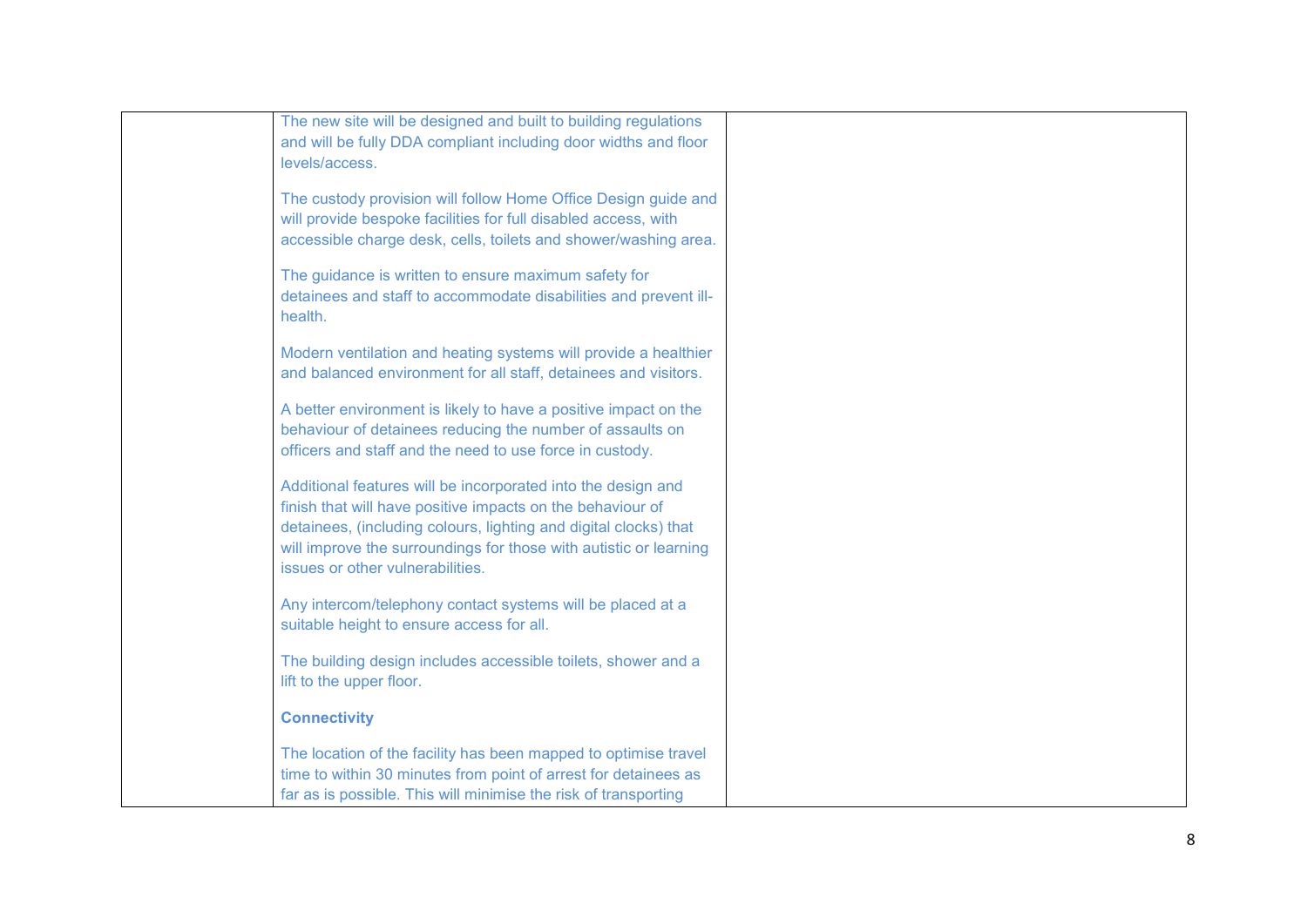|                             | detainees in confined spaces, particularly those that are                                                                       |                                                             |
|-----------------------------|---------------------------------------------------------------------------------------------------------------------------------|-------------------------------------------------------------|
|                             | vulnerable if they are under the influence of alcohol or drugs,                                                                 |                                                             |
|                             | have disabilities or mental health issues and reduce operational                                                                |                                                             |
|                             | risk.                                                                                                                           |                                                             |
|                             |                                                                                                                                 |                                                             |
| Gender                      | <b>Building Design</b>                                                                                                          | <b>None</b>                                                 |
| Reassignment                | There will be separate male and female toilets and one toilet                                                                   |                                                             |
| (Consider                   | designated as gender neutral on each floor so there wil be a                                                                    |                                                             |
| transgender,                | choice of facilities to use.                                                                                                    |                                                             |
| Transsexual,                |                                                                                                                                 |                                                             |
| Intersex)                   | The shower facilities for staff and detainees will be unisex with                                                               |                                                             |
|                             | contained shower/changing areas and toilets so suitable for all                                                                 |                                                             |
|                             | to use.                                                                                                                         |                                                             |
|                             |                                                                                                                                 |                                                             |
| <b>Marriage &amp; Civil</b> | <b>None</b>                                                                                                                     | <b>None</b>                                                 |
| Partnership                 |                                                                                                                                 |                                                             |
|                             |                                                                                                                                 |                                                             |
| <b>Pregnancy and</b>        | <b>Building Design</b>                                                                                                          | <b>None</b>                                                 |
| <b>Maternity</b>            |                                                                                                                                 |                                                             |
|                             | There will be a room designated for use by pregnant or nursing                                                                  |                                                             |
|                             | mother staff with access to specific fridge storage.                                                                            |                                                             |
|                             |                                                                                                                                 |                                                             |
|                             | There will be a staff lift for access to the first floor as required.                                                           |                                                             |
| <b>Race and Ethnic</b>      | <b>Acessibility</b>                                                                                                             | <b>Accessibility</b>                                        |
| $origin - includes$         |                                                                                                                                 |                                                             |
| gypsies and                 | Clear, simple and comprehensive signage, including pictorial                                                                    | Visitors with English as a second language may find it more |
| travellers.(Consider        | difficult to identify routes to travel to the outskirts of the city.<br>signage as appropriate.                                 |                                                             |
| language and                |                                                                                                                                 |                                                             |
|                             |                                                                                                                                 |                                                             |
|                             | Consider messages in other languages for public areas,                                                                          |                                                             |
| cultural factors)           | including safety notices and directions.                                                                                        |                                                             |
|                             |                                                                                                                                 |                                                             |
|                             | The increasing level in local migrant population results in a<br>higher requirement for use of interpreters within custody. The |                                                             |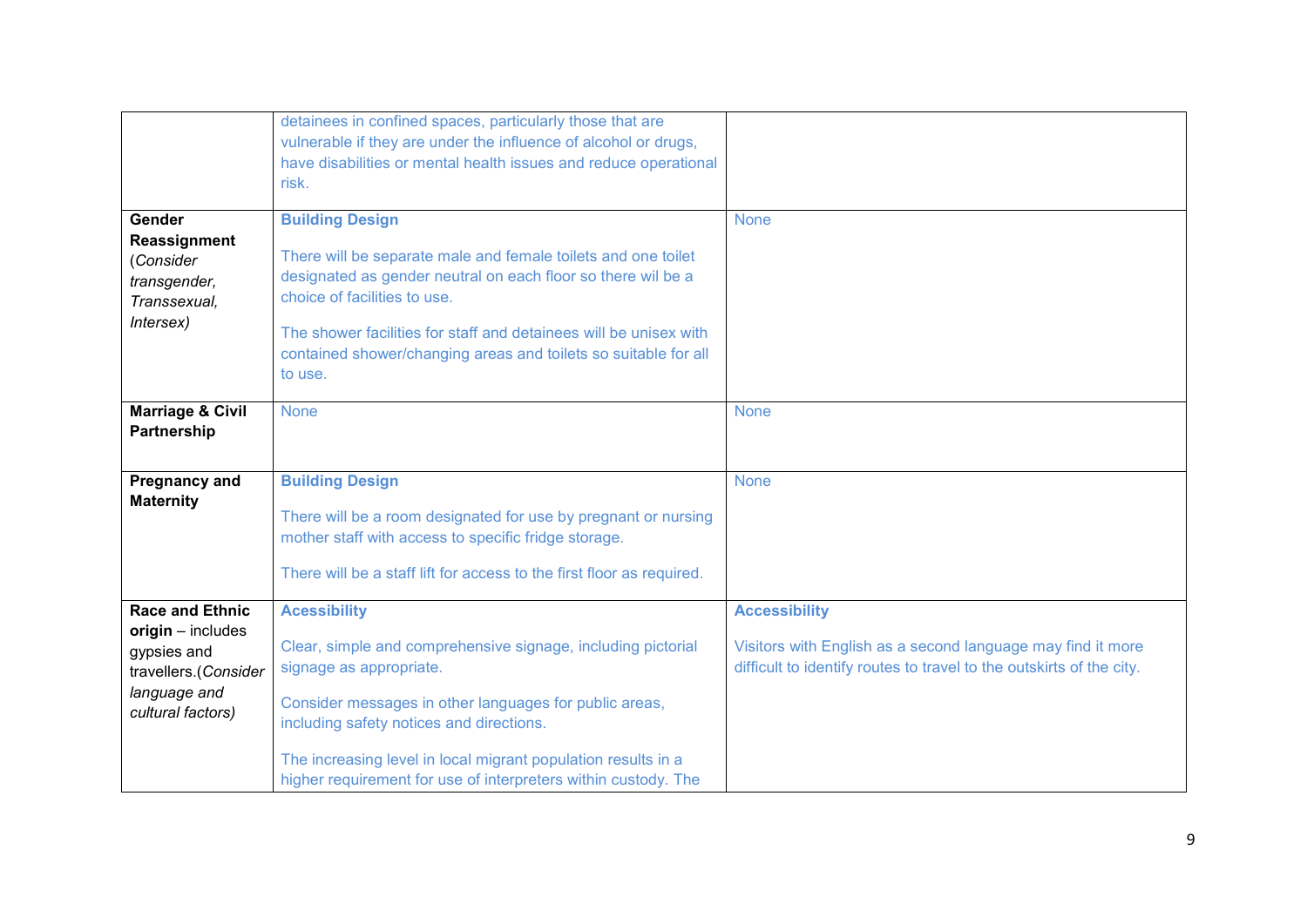|                                                                                                                                                                    | increased number of cells and the improved<br>consultation/interview rooms at the new facility will improve the<br>efficiency of dealing with detainees who require interpreting<br>services where English is their second language.                                                                            |                                                                                                                                                                                                                                                                                                                                                                                                                         |
|--------------------------------------------------------------------------------------------------------------------------------------------------------------------|-----------------------------------------------------------------------------------------------------------------------------------------------------------------------------------------------------------------------------------------------------------------------------------------------------------------|-------------------------------------------------------------------------------------------------------------------------------------------------------------------------------------------------------------------------------------------------------------------------------------------------------------------------------------------------------------------------------------------------------------------------|
| Religious / Faith<br>groups or<br>Philosophical<br>belief (Consider<br>practices of<br>worship, religious<br>or cultural<br>observance<br>including non<br>belief) | <b>Building Design</b><br>The new building design will incorporate a multi faith prayer<br>room on the first floor for use of all internal staff and partners.<br>Faith books are available within the custody area and<br>directional arrows are printed on the ceilings to indicate<br>directions for prayer. | <b>None</b>                                                                                                                                                                                                                                                                                                                                                                                                             |
| Sex (Male,<br>Female)                                                                                                                                              | <b>Building Design</b><br>The design will incorporate separate male and female toilets.<br>The shower facilities will be unisex with separate combined<br>shower and changing cubicles with toilets.                                                                                                            | <b>Connectivity</b><br>The location of the new station out of town may have a negative<br>impact on vulnerable/female detainees who are required to be<br>released outside of daylight hours and depending on available<br>travel options. However risk assessments are completed for all<br>detainees prior to their release including consideration given to<br>required time of release and access to transport etc. |
| <b>Sexual orientation</b><br>(Consider known<br>or perceived<br>orientation,<br>lesbian, gay or<br>bisexual)                                                       | <b>None</b>                                                                                                                                                                                                                                                                                                     | <b>None</b>                                                                                                                                                                                                                                                                                                                                                                                                             |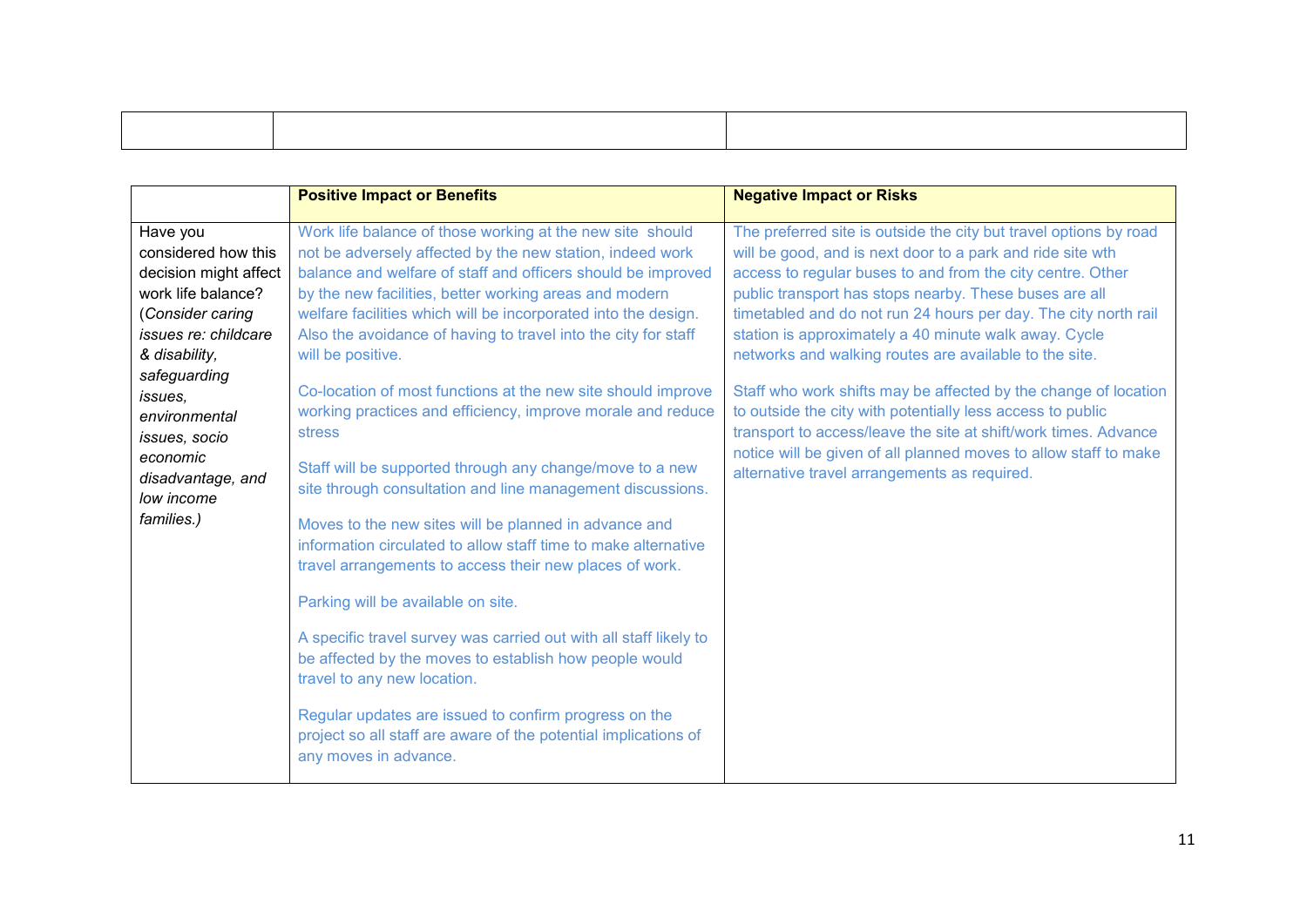#### **Working arrangements in a pandemic situation**

The lessons learned during the Covid-19 pandemic of 2020/21 illustrate that working arrangements and access to police sites must adapt in order to continue to deliver a policing service, and therefore the working environment must be flexible to support continued working and service delivery.

In the event of a pandemic operational policing must continue to be delivered as a front line service and therefore operational teams must be able to continue to use the police station. The operational open plan working environment within the proposed building can be adapted to enable social distancing and to incorporate screens and separate working areas as required. As has been the case in the Covid-19 pandemic other satellite stations can be utilised to provide dual working environments for teams to prevent cross infection and loss of full teams to illness/isolation.

The ability of some staff to work in an agile way, whilst still being able to carry out their roles, including working from home and other locations, will as far as practicable be accommodated. By enabling agile working from other locations where appropriate, it will provide additional desk and office space that can be adapted for use by those who remain working from the station and contribute further to social distancing or other restrictions that may be in place as a result of health and safety guidelines.

*All staff who are able to carry out their roles working from home will be enabled to do so. By enabling working from home where appropriate this will provide*  additional desk and office space that can be adapted for use by those working from the station and contributing further to social distancing.

The welfare and health and safety of all teams will be supported through positive supervision and management and by ensuring integration and communication between teams either virtually or in person as the situation allows.

Pandemic working practices have evolved to allow all briefings and training events to take place on line. While not optimal, making best use of technology has allowed individual staff members to remain connected to their managers, teams, colleagues and the wider organisation and the organisation will continue to retain this capability should future circumstances require it.

Post pandemic working arrangements will further support staff with re-integration to the workplace as appropriate.

## **STEP 3 – Assessment**

Complete the EQIA by analysing the effect of your proposal and detail the outcomes.

## What were the main findings from any consultation carried out?

The feedback predominantly suggests that the project and the design of the new building accommodate the main protected charcteristics. Further reviews of the EQIA will be completed as the project progresses to ensure that any changes to the project or the building design do not adversely affect any of the protected characteristics.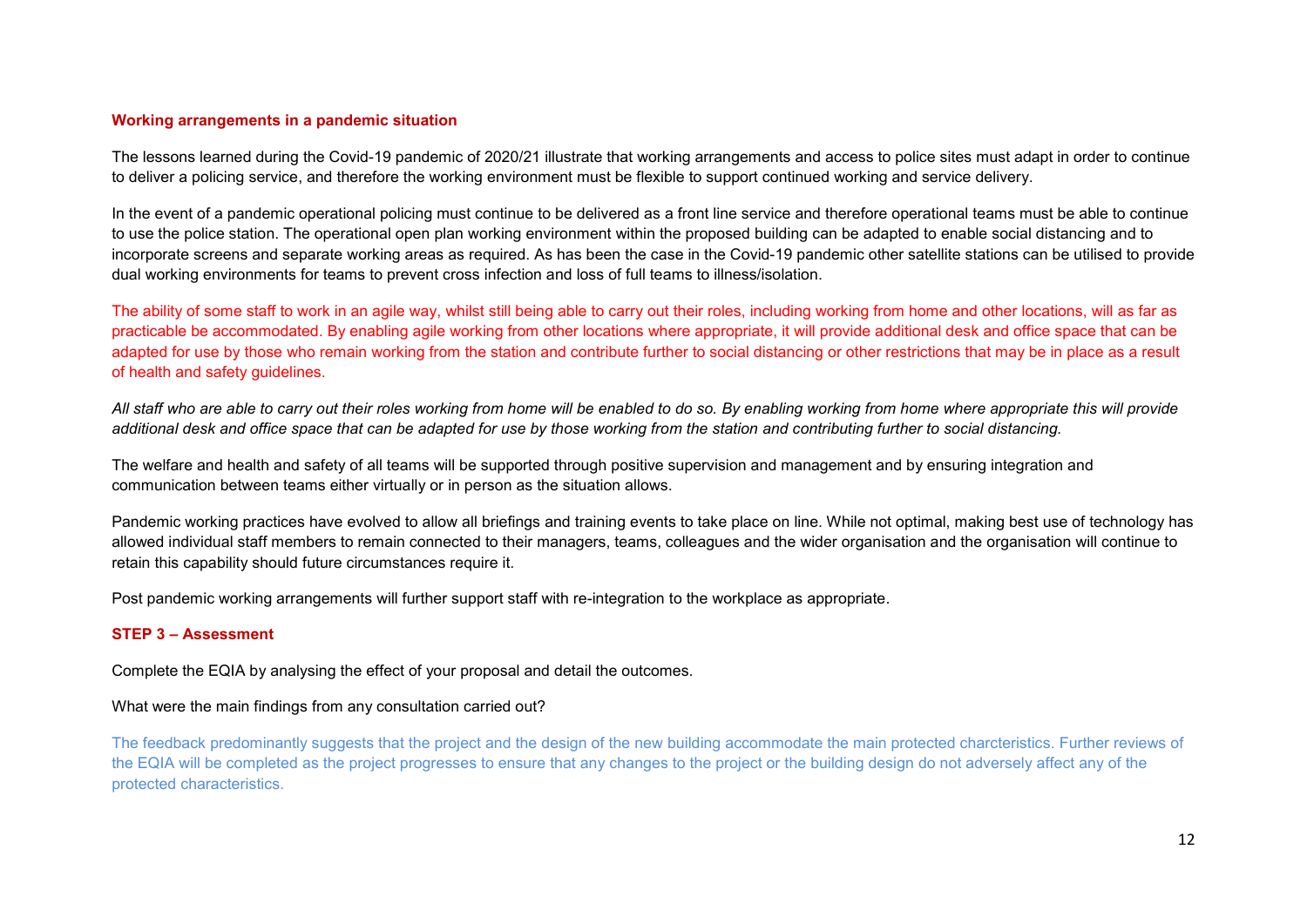#### What feedback has been received?

Feed back has been received from internal staff, staff associations, partners, consultants, key external stakeholders, internal stakeholders and project board members as per below. Feedback was also received through the site specific public consultation. All feedback has been reviewed and incorporated into the document versions and is tracked via a matrix to show where it was received from and what the feedback was.

#### **Internal consultees:**

Unison, Police Federation, Christian Police Association, Nexus – LGBT+ network, Disability Support Network, Equality and Inclusion Advisor, Unity, Fusion Womens network, Buddhist network, CSPS Board members, internal stakeholders via a series of engagement workshops

## **External Consultees:**

Equality and Anti Poverty Officer – Cambridge City Council, Built Environment Communications Group, Pick Everard, Wates Construction, Key stakeholders via a stakeholder briefing, site specific public consultation

In addition the EqIA has been published on the OPCC website for public viewing, and any future amended versions will also be published.

| Using the information you have gathered and consultation that you have undertaken answer the following questions. This will help you to understand the<br>effect on equality your proposal might have. |                                                                                                                                                  |  |
|--------------------------------------------------------------------------------------------------------------------------------------------------------------------------------------------------------|--------------------------------------------------------------------------------------------------------------------------------------------------|--|
| Has the feedback indicated any problems that need to be<br>addressed?                                                                                                                                  | None so far                                                                                                                                      |  |
| Describe and evidence any part of the proposal which could<br>discriminate                                                                                                                             | None identified so far                                                                                                                           |  |
| Can the adverse impact identified be justified as being<br>appropriate and necessary?                                                                                                                  | Whilst there are some adverse impacts identified, there are arrangements as noted in<br>Section 2 which are considered to mitigate those impacts |  |
| If so, state what the business case is:                                                                                                                                                                |                                                                                                                                                  |  |
| Where impact and feedback identified, what, if anything can be<br>done?                                                                                                                                | None so far                                                                                                                                      |  |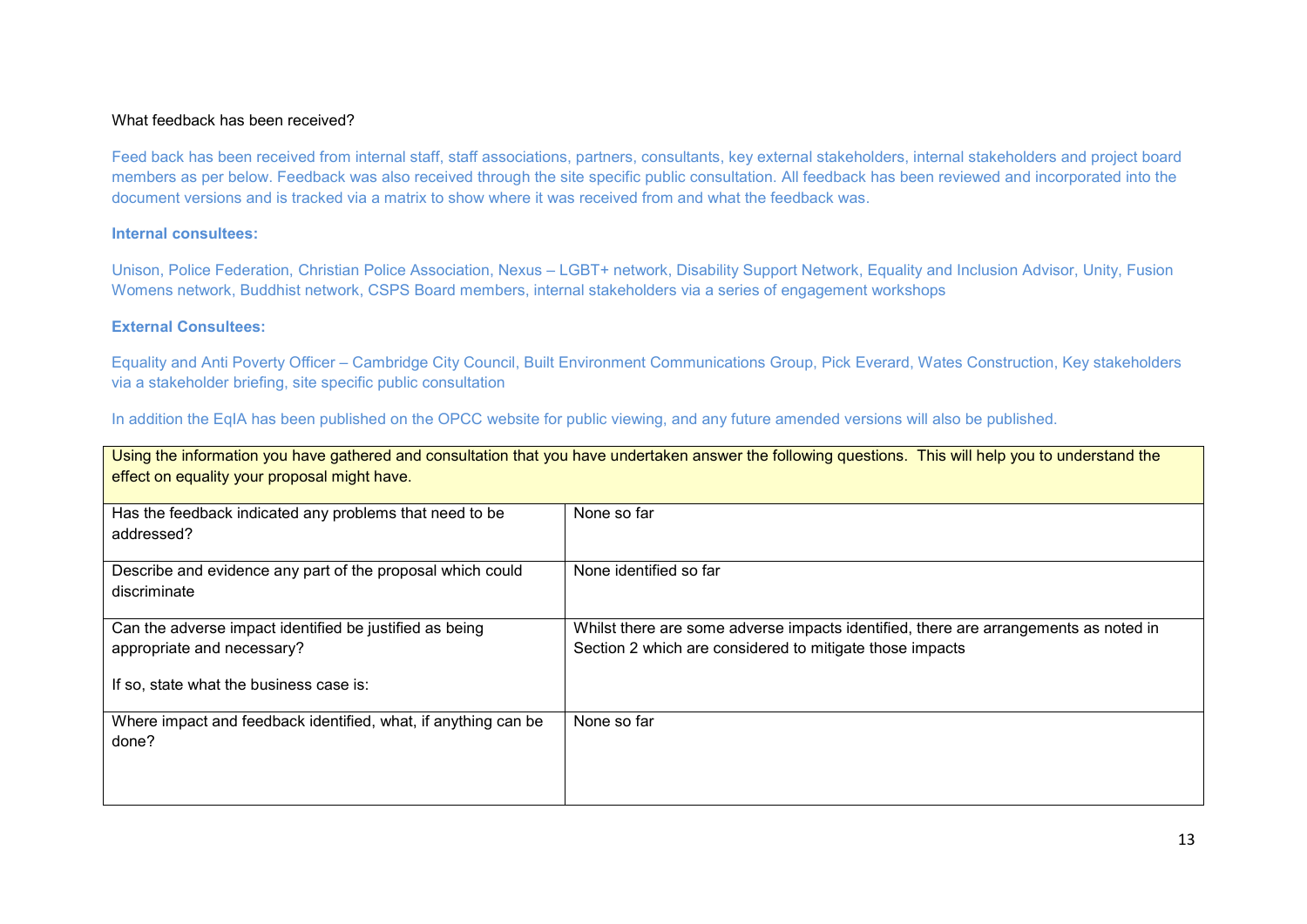| What outcome will be achieved that demonstrates a positive | $\,$ The successful delivery of the new Cambridge Southern Police Station and city centre $\,$ |
|------------------------------------------------------------|------------------------------------------------------------------------------------------------|
| impact on people?                                          | Police Station with seamless service delivery and positive feedback as part of a post          |
|                                                            | implementation review (PIR).                                                                   |
|                                                            |                                                                                                |

# **STEP 4 - Monitoring and Review**

**Equality analysis is an ongoing process that does not end once a document has been produced.** 

| What monitoring mechanisms do you have in    | The EQIA is reviewed by the Project Board and is |
|----------------------------------------------|--------------------------------------------------|
| place to assess the actual impact of your    | shared and reviewed by others, staff             |
| proposal?                                    | associations, partners, staff etc as any changes |
|                                              | are made to the project.                         |
|                                              |                                                  |
| <b>Review Date:</b>                          | Last review August 2020                          |
| First review must be no later than one year. |                                                  |
|                                              |                                                  |

## **STEP 5 - Sign Off**

| Once the Equality Impact Assessment is complete it should be signed off by the Proposal Sponsor.<br>This sign off is confirmation that the analysis is accurate, proportionate and relevant and actions will<br>be delivered as required. |                                                                                                                                                                                                                                                                                                                                                      |  |
|-------------------------------------------------------------------------------------------------------------------------------------------------------------------------------------------------------------------------------------------|------------------------------------------------------------------------------------------------------------------------------------------------------------------------------------------------------------------------------------------------------------------------------------------------------------------------------------------------------|--|
| Approved by Senior Officer / Proposal lead                                                                                                                                                                                                | Having considered the potential or actual effect of<br>this proposal on equality, our assessment<br>demonstrates that the proposal is robust and the<br>evidence of our screening shows no potential for<br>unlawful discrimination. We have taken all<br>appropriate opportunities to advance equality and<br>foster good relations between groups. |  |